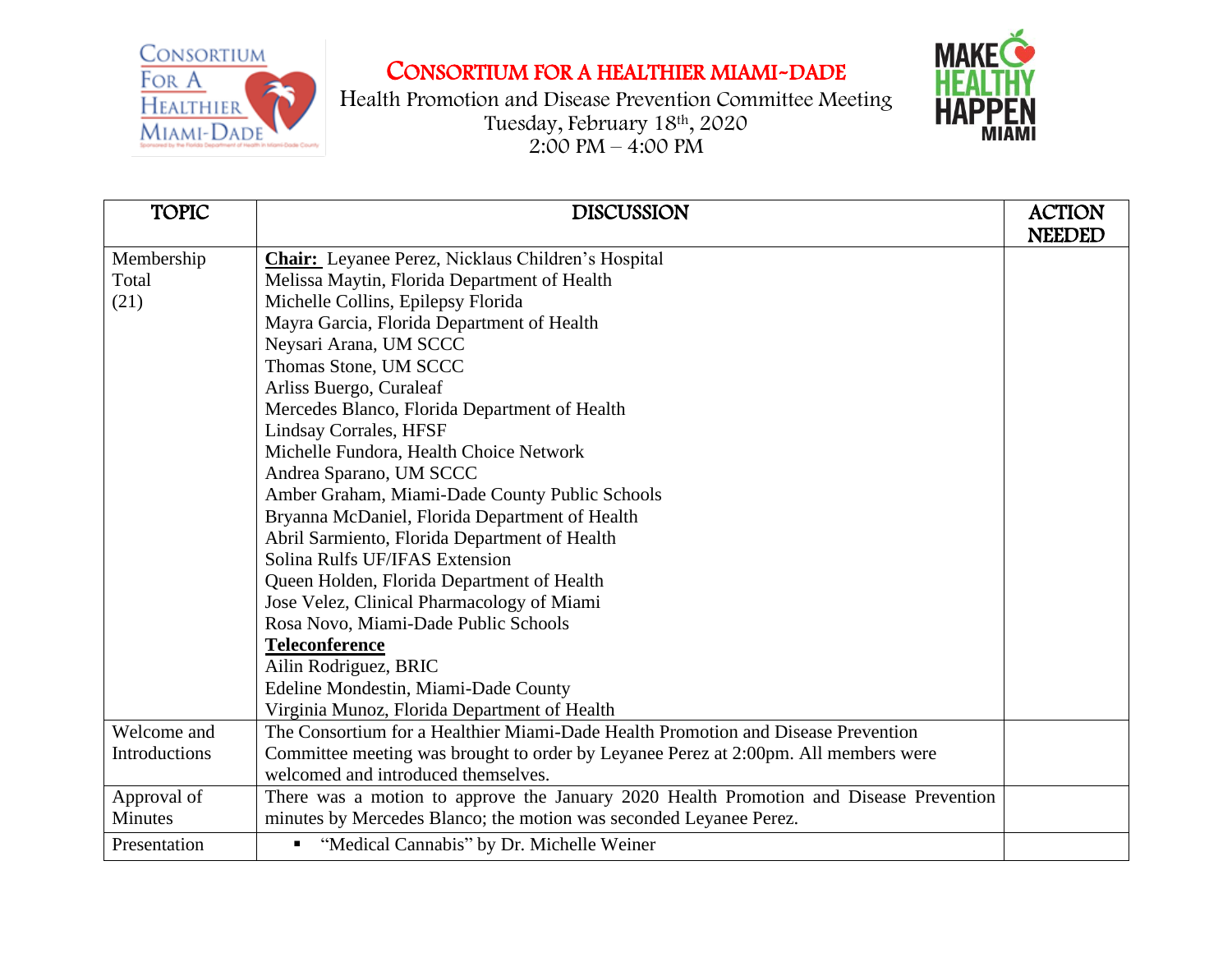

CONSORTIUM FOR A HEALTHIER MIAMI-DADE

Health Promotion and Disease Prevention Committee Meeting Tuesday, February 18th , 2020  $2:00 \text{ PM} - 4:00 \text{ PM}$ 



| <b>Executive Board</b> | The Executive Board had a business review presentation. Committee meeting<br>п                           |  |
|------------------------|----------------------------------------------------------------------------------------------------------|--|
| Update                 | participation has increased by 97%.                                                                      |  |
|                        | This year the Executive Board will focus on the areas of mental health awareness, faith-                 |  |
|                        | based community outreach and working with minority populations.                                          |  |
|                        | The Consortium Annual Event is scheduled for Friday, October 2 <sup>nd</sup> at Jungle Island. It<br>п   |  |
|                        | will take place in combination with the Worksite Wellness Awards. Applications to                        |  |
|                        | nominate worksites will be sent out to members. Sponsorships are needed for the event                    |  |
|                        | and are available at different levels. For more information contact Leyanee Perez.                       |  |
| <b>New Business</b>    | The committee voted to cancel the monthly committee meeting on Tuesday, October $20th$<br>п              |  |
|                        | in lieu of the Consortium Annual Event on Friday, October 2 <sup>nd</sup> and the Health Promotion       |  |
|                        | & Disease Prevention Annual Health Fair on Tuesday, October 6 <sup>th</sup> .                            |  |
| Partner Updates        | The Healthy Baby Taskforce will be hosting a Facebook Live Event on Friday, February 21st<br>٠           |  |
|                        | about "Black History Month: Addressing the Gap in Infant Mortality in Miami-Dade                         |  |
|                        | County."                                                                                                 |  |
|                        | <b>Journey to Wellness Rx Green Prescription</b>                                                         |  |
|                        | Mayra Garcia (Florida Department of Health) provided the following update:                               |  |
|                        | Green Prescriptions are a free resource for organizations and are available in three languages           |  |
|                        | (English, Spanish, Creole). If your organization is interested in partnering and distributing            |  |
|                        | Green Prescriptions, please contact Melissa Maytin at Melissa.Maytin@flhealth.gov. The                   |  |
|                        | Health & Wellness Center in Liberty City at the Frederica Wilson and Juanita Mann Health                 |  |
|                        | Center continues to provide free biometric screenings to the community. The Health $\&$                  |  |
|                        | Wellness is open every Monday from 9:00am-3:00pm.                                                        |  |
|                        | The Alzheimer's Association Referral Pads are provided free of charge within the United                  |  |
|                        | States to health care providers who might encounter clients or their caregivers with, or at              |  |
|                        | risk of, Alzheimer's disease. The Alzheimer's Association Referral Pad order form can be                 |  |
|                        | found online at www.alz.org.                                                                             |  |
|                        | The Mayor's Initiative on Aging, Commissioner Higgins, and the Library System will be                    |  |
|                        | hosting a job fair this Friday, February 21 <sup>st</sup> at the Hispanic Branch Library. Space is still |  |
|                        | available for vendors to participate. For more information contact Teri Arvesu.                          |  |
|                        | The Dementia Care Initiative is working on a presentation for April 1 <sup>st</sup> at the Coral Gables  |  |
|                        | Senior Center to educate people about dementia. Flyer is to follow.                                      |  |